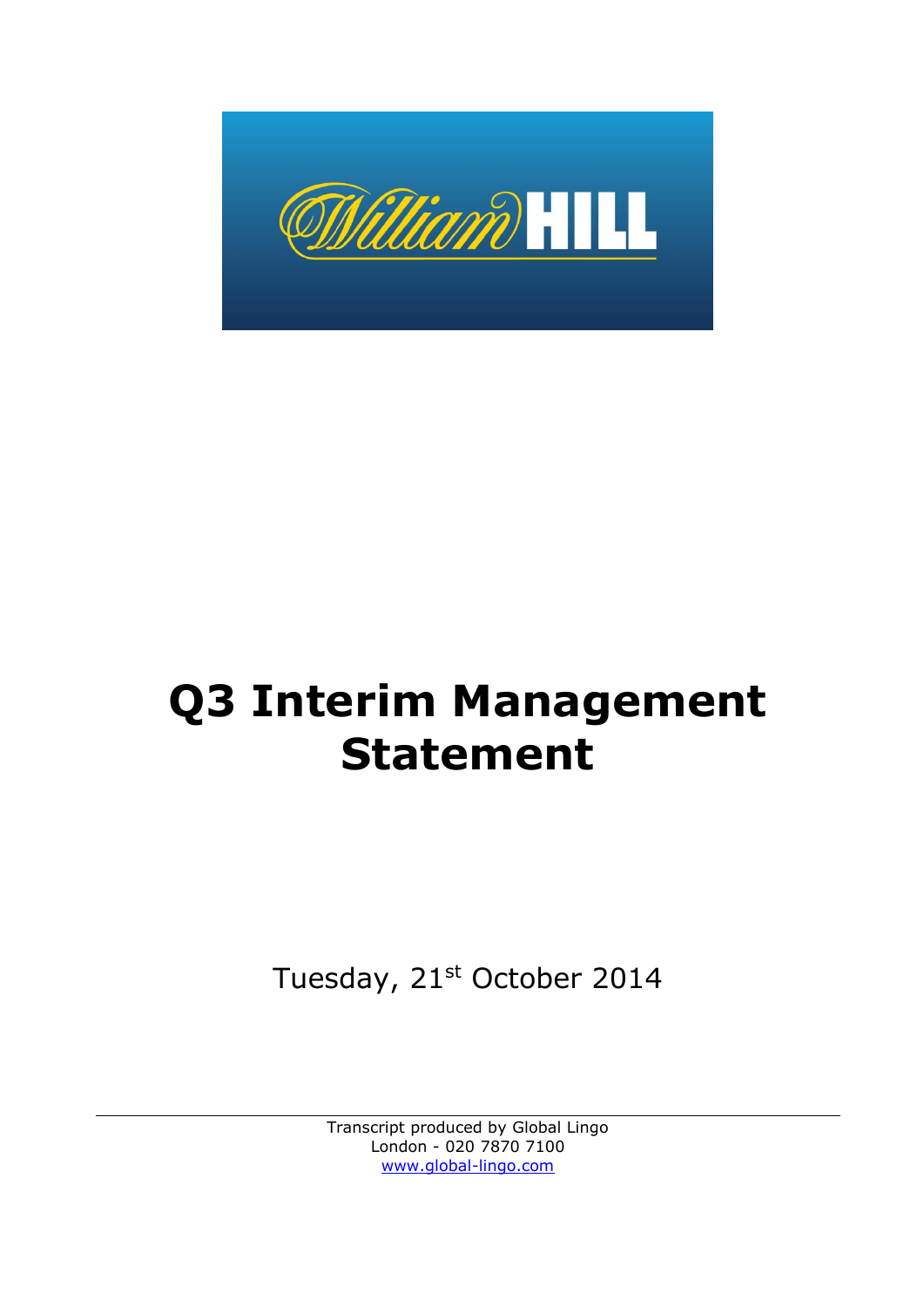# **Q3 Interim Management Statement**

James Henderson *Chief Executive, William Hill PLC*

# **Preamble**

Thank you. Good morning to everyone in the UK and good afternoon to those here with us in Sydney. I know some of you have other companies reporting today, so I will try and keep this call short.

#### **Strong margins are the biggest factor this quarter**

In terms of this quarter, the biggest factor has been the margins; we have seen a big swing from poor results in Q3 last year to above-average results this quarter. That has driven strong Q3 gross win and profit growth in both retail and online. In my view the strong margin has affected turnover; notwithstanding this improved margin, turnover for online was still up 18%, with pre-match up 6% and in-play up 35%. This result was also against a tough comparator in 2013, so double-digit growth is pleasing.

#### **Gaming**

Gaming is also growing strongly, both in online and in the shops. Mobile gaming is up 116% and, as stated at the interims, Eclipse continues to perform better than Storm cabinets, so we have started the second half of the Eclipse rollout which will complete at some point in H1 next year.

#### **International overview**

Internationally, we have moved ahead again in market share terms in Italy and Spain, achieving the number one position for sports in Italy during the quarter. The US has had another great period and Australia's performance continues to improve. The KPIs for Australia are still moving forward, with the gross win margin improving after significant work on our client base. Furthermore, lower costs mean the drop through the profit is very good and obviously we are very excited to be showing you the business tomorrow.

#### **Financial outlook**

That clearly leaves the group in a good position for the full year. As usual we will not get too far ahead of ourselves because we have all seen how results can fluctuate, but if we see normalised results in Q4 we should exit the year towards the top end of the current consensus range for operating profit.

#### **Regulatory outlook**

In terms of regulation, we are ready for UK licensing to start on  $1<sup>st</sup>$  November, and for the point-of-consumption tax on  $1^{st}$  December. We have seen one or two small operators disappear in recent weeks but everyone else is now at the starting line. I am confident we have done everything we can to be both competitive and compliant as the market, inevitably, changes.

#### *RGT*

We now expect to see the RGT[?] data around late November or early December and the legislation for the £50 journey on the gaming machines should be coming shortly and we are moving ahead with preparations for that to come in around April next year.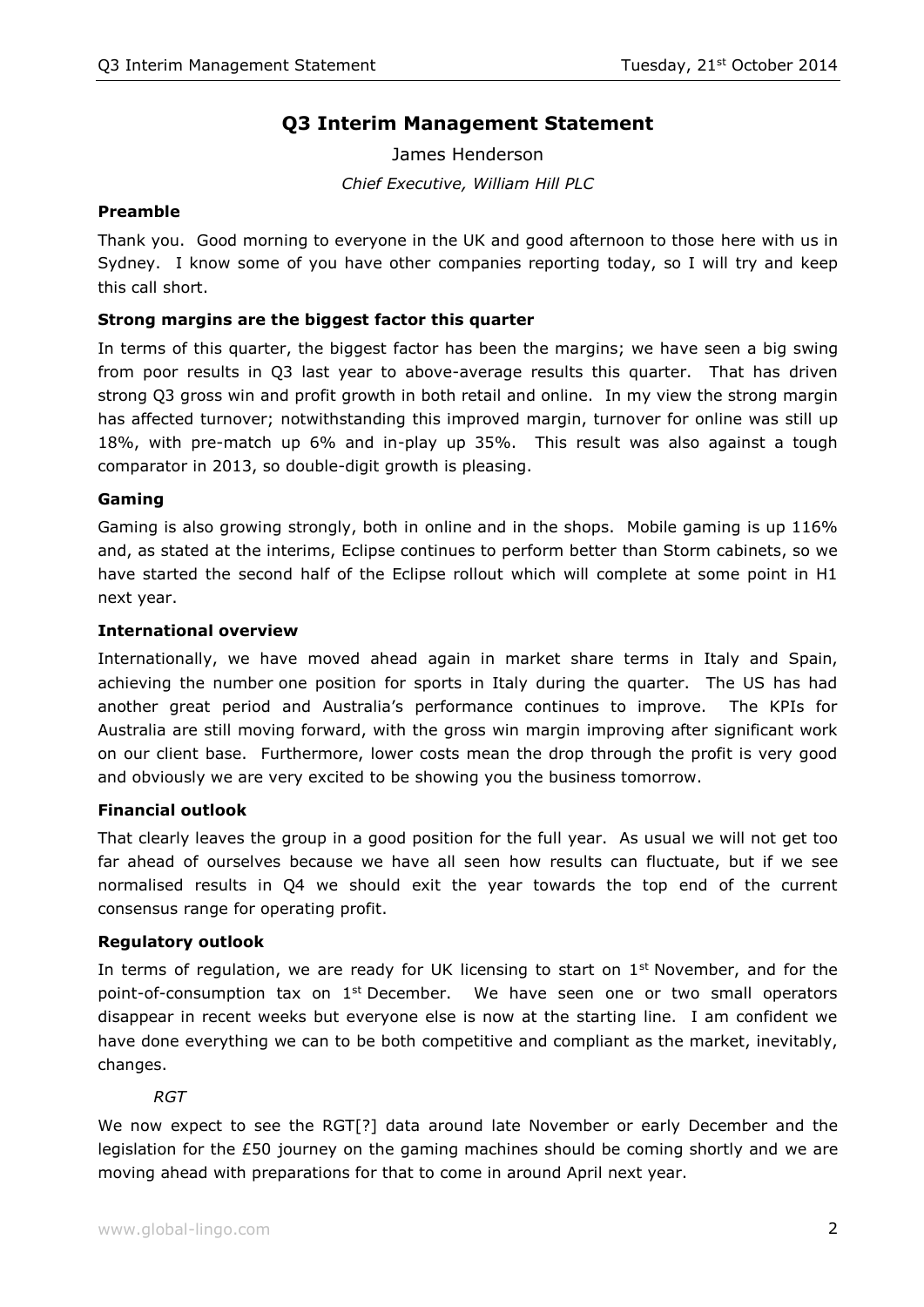With the ABB code introduced in the early part of the year and technical changes to gaming machines due in April 2015, coupled with the new research by RGT, I believe that a robust data set will be developed that will assist with future decision-making.

# *Senate Group*

At an industry level we have announced the formation of the Senate Group[?] and we are very pleased to be a founder member. There is a lot of work still to do, not least to encourage other LAN-based and online operators to join, but we will have an independent industry body that can hold us to account, which is definitely an important step in the right direction.

Now let me hand over to Neil to run through the numbers.

# **Q3 IMS Key Numbers**

Neil Cooper

*Chief Financial Officer, William Hill PLC*

# **Preamble**

Thanks James. I will focus on the key numbers from the statement; unless otherwise indicated any comparison will be to the comparable period in 2013.

#### **Overview of the quarter**

Quarter three has been strong for us, with net revenue up by 23% and operating profit up by 89%. To remind you, the quarter opened with the final two weeks of the World Cup; a number of high-profile draws, including the final, led to a strong World Cup gross win margin for that two-week period: 45% in retail and 19% in online.

These channels then benefited from a favourable run of football results through August and September. This was particularly favourable when compared against what was a disappointing margin in the comparable period.

# **Online**

Online gross win margin was 9.4% for the quarter, ahead of our normalised expectation and well ahead of the 6.3% in the prior period. OTC gross win margin was 19.7%, again ahead of both normalised expectation and the prior-year 17.7% margin.

# **Retail**

# *Over-the-counter*

Turning to focus on retail, over-the-counter wagering was down slightly, by 0.8%. This obviously benefited from the World Cup; stripping these weeks out wagering was down around 3%, or less than 2% when you adjust for the impact of the 82 exceptional sites closed during the quarter. On that same closure-adjusted basis August was down 3% but September was flat year-over-year.

Over-the-counter net revenue grew by 10%, benefitting from the year-over-year margin improvement, as well as the presence of the World Cup.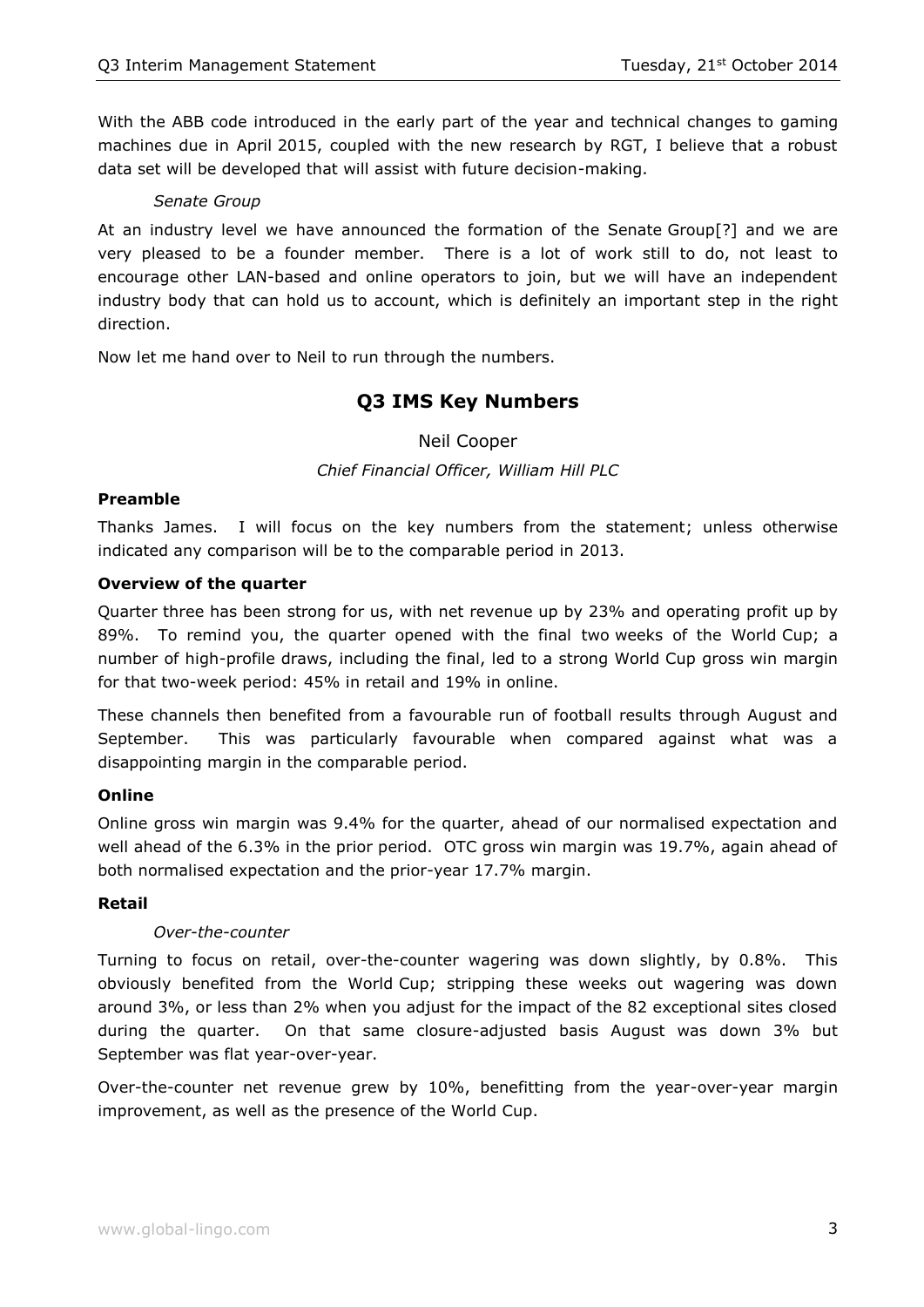#### *Machine*

Machine's gross win was up 8%. July trading benefitted from some additional World-Cup-related footfall and gross win growth for August and September was around 6%, or 8% after adjusting for closures. Gross win for machine per week for the quarter was £921. The combination of the favourable margin swing, the World Cup benefit and these strengthened gaming trends left retail net revenue up 9%.

# **Operating costs**

Operating costs grew by 4%, which showed the impact of increased staff incentive provisions during the quarter. However, costs were helped by the extent of single-manning, which we introduced at the end of the first quarter. This enabled operating profit to grow strongly, up 31% in the quarter and now up 3% on a year-to-date basis. There were 14 shop openings and four closures plus 82 exceptional closures, with a closing shop count of 2,371.

#### **Net revenue growth**

#### *Online*

As retail benefited from the year-over-year swing in gross win margins, so did online, with Sportsbook net revenue doubling, driven by a circa-50% gross win margin improvement from 6.3 percentage points last year to 9.4 percentage points this year. Pre-match football results were the main driven of an improved performance, with pre-match margin moving from 7.2% to 12.6%. In-play, margins were more stable, at 5.8% this year versus 5.1% last year. As James said, sports wagering grew 18% in the quarter, or 11% if the two World Cup weeks were removed. In-play wagering grew by 35%, with pre-match growth slowing to 6%.

### *Gaming*

Gaming net revenue growth accelerated in the quarter to 23%. As well as underlying growth, which we think was somewhere between 15–20%, the quarter also saw some cross-sale benefit in July from World Cup traffic and we additionally rolled over a circa- $£2.5$  million high-roller hit in August 2013.

#### *Mobile*

Mobile remains the driver of activity, with mobile gaming net revenue up strongly versus the prior year, by 116%. It now makes up 31% of total gaming net revenue. With the combination of 23% net revenue growth in gaming and 100% in Sportsbook, overall net revenue grew strongly, up 55%. Operating cost growth was in line with internal expectations, 30% growth reflected in part the year-over-year movements in staff incentive provisions; underlying growth was less than 20% excluding this line item.

# **Marketing**

The marketing to net revenue ratio fell to 20% for the quarter, or 25% on a year-to-date basis. This strong growth in net revenue led to strong operating profit growth, up 126% in the quarter and now up 31% on a year-to-date basis.

# **Australia**

Moving to Australia, operating profit grew 384% on a statutory basis, with margins growing from 8.3% to 10.2% and with operating costs falling. Wagering fell 3%, in part reflecting the impact of decisions taken to help mitigate the impact of the increases in rental[?] fees suffered during the quarter.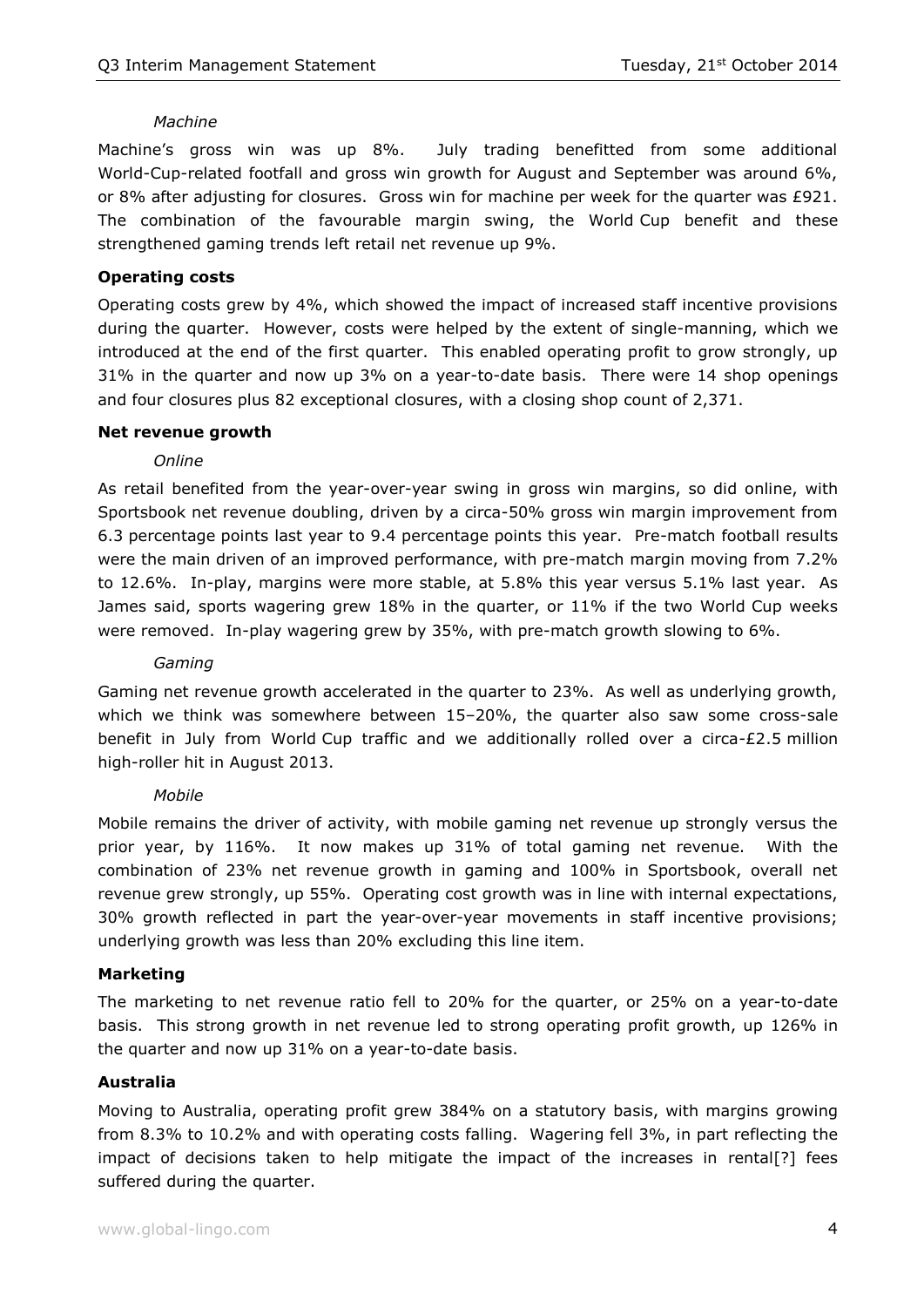Furthermore, underlying progression continues positively, with unique actives continuing to grow by 18%, new accounts up 2% and with the average cost per acquisition continuing to fall by 26%.

#### **United States**

Finally, William Hill US continues to make good progress, with wagering up 21%, gross win up 73% and with a modest operating profit versus the loss posted in Q3 2013. In regard to exceptional items, the group previously announced the planned closure of 109 shops following the government's announcement of an expected MGD hike in early 2015. Of these, 82 were closed in July and August and a 16.6 million provision was taken at the half-year in relation to these. The remaining 27 will be closed in the final quarter; accordingly, we have recognised a further 4 million of exceptional provisions.

#### **Concluding recap**

To recap, quarter three has been a good quarter for William Hill and this has helped the group move from a position at the half-year of a modest operating profit decline to a position at the end of Q3 with operating profit up 19%.

That is everything I wanted to cover; I would now like to hand back to James.

# **Q&A**

**James Henderson:** Thank you Neil. Let me now hand over to the operator for some Q&A.

**Vaughan Lewis (Morgan Stanley):** Hi there. I have a few questions, if that is alright? Can you give us the active customer growth for online that is driving that 55% net revenue growth, please? Secondly, Neil, you said the marketing ratio is 25% year-to-date; should we still expect that for the full year or do you think you might invest a bit more in Q4, given the strong returns you are seeing? Then, thirdly, I have a quick question on New Jersey; do you think you might open the Sports Bar for real-money betting at the end of this month or, if not, when do you think that could be open? Thanks.

**James Henderson:** Hi Vaughan. I will just take the New Jersey one very quickly. The sporting bodies are going for a temporary injunction, which they put in yesterday, so we have to wait to see how that pans out before deciding whether we are going to take any bets. However, we are obviously watching the situation very, very closely.

**Neil Cooper:** Vaughan, the detail you have asked for on active customers we do not normally do in an IMS so, if you will permit me, I am not going to get drawn on that. In terms of the net revenue, we are still happy with our guidance for the full year of around 25% margin-to-net-revenue ratio.

**Vaughan Lewis:** Okay. Thanks.

**Neil Cooper:** Alright. Cheers.

**Patrick Coffey (Barclays):** Morning guys, there are just three from me, please. Firstly, should we expect marketing costs to be flat, year-on-year, next year, or should we still expect marketing costs in 2015 to increase as a percentage of net revenue? Secondly, on free bets, 0.7% of amounts wagered in Q3 seems a bit lower than usual; is that something that we should read into or does your guidance remain on the free bets? Finally, just on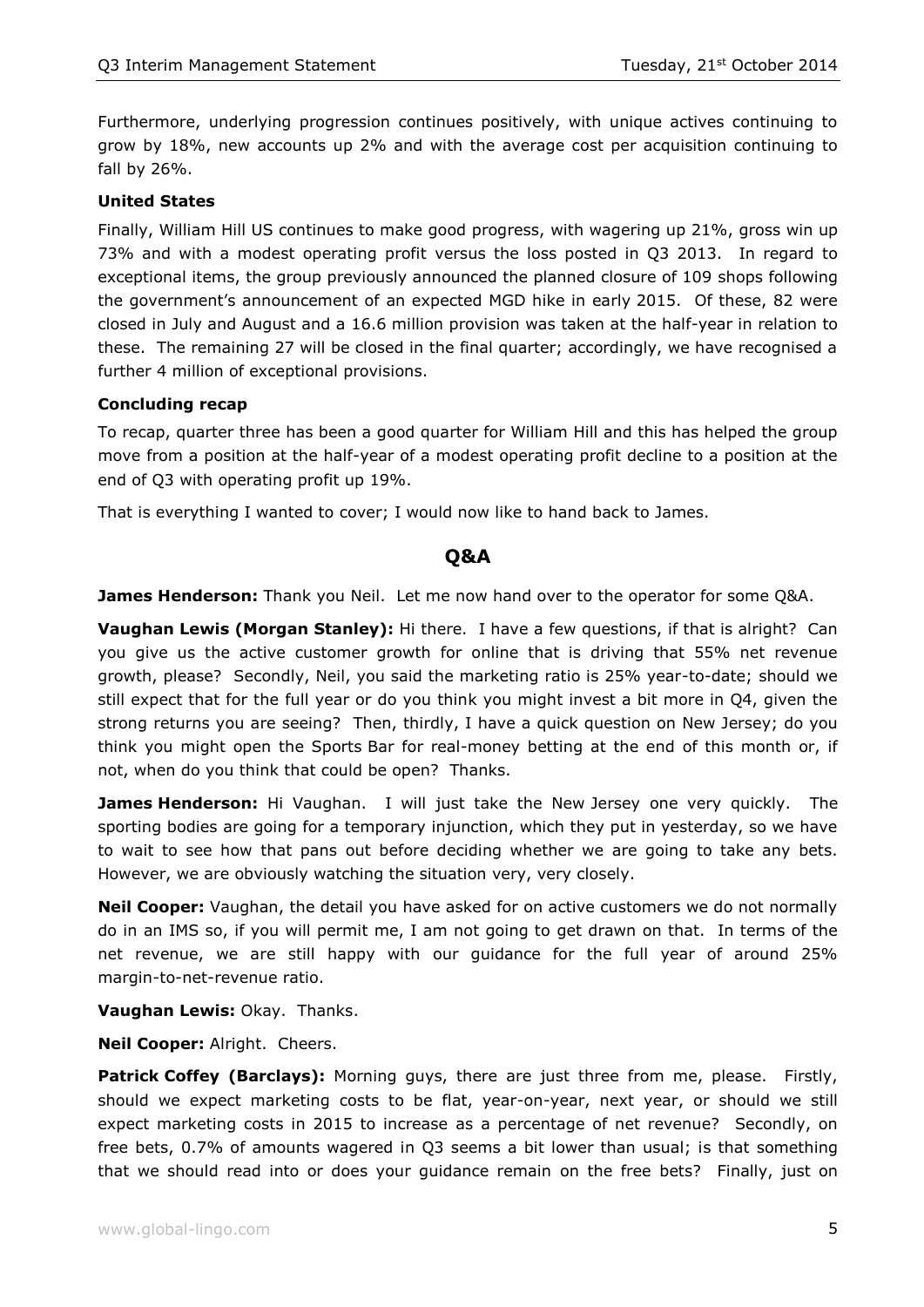Australia, I know we are going to be talking about this a lot more tomorrow, but in terms of the gross win margin there, have you any sense of what a normalised gross win margin is for the Australian business? Thanks a lot.

**Neil Cooper:** Okay, if I can take those? Marketing costs, in regard to next year's spends, will be staying the same at absolute terms; I think we spend about 130 so I think it will be consistent with next year.

In regards to free bets as 0.7% of amounts wagered, there is nothing to read into that at all. And with regard to gross win margin, as we have said, we have done a lot of work on the client base and it is probably too early to gauge what a normalised margin is, other than it is probably going to be better than the historical one over the last two or three years. We are still trying to find out what the margin is; however it is pleasing to see that already the work that we have done has improved it quite significantly.

Patrick Coffey: Thanks a lot. Can I just ask one final question on the competitive pressures you are seeing at the moment? Can you just talk us through what you are seeing? Are competitors spending more or getting more aggressive with odds? What is happening in the run up to the point-of-consumption tax? Thanks.

**James Henderson:** I think we saw a competitive approach earlier on in the year; it seems to have settled down now and we have not noticed anything in particular from our competition leading up to the point-of-consumption. Furthermore, we have secured all the marketing packages that we want so we are in a good position and certainly from a pricing point of view I have not seen anybody act any differently in the last three or four months in the lead-up.

**Patrick Coffey:** Brilliant. Cheers guys.

**Gavin Kelleher (Goodbody):** Good afternoon guys. Can you give a feel for what is driving the +8% Machine performance? Is it the new Eclipse machines, and how are Storm improving on a like-for-like basis? Also, is the level of online gross win margin in play sustainable at 5.8%, going forward?

**James Henderson:** In regard to Machines, I think there are a number of factors that have led to the growth that we have recorded. Eclipse is one factor, and as you said they continue to outperform the Storm cabinets. We have also had soft comparators against last year because of the hot weather; we have also had a shorter off-season in regards to football and of course there is a little bit of World-Cup benefit in there as well. I think, therefore, it is a number of factors that have seen the machines get to where they have.

In regard to the in-play, which I think was 5.1 versus 5.8 this year, we are doing a lot of work in regard to the margins. I do not know if 5.8 is sustainable, however it will be around about 5%.

**Neil Cooper:** Yes, our normalised guidance on in-play is, I think, 4–5 so obviously we are well above that. As James has said, I think we have had a good quarter and you should not assume we run forward at that rate.

**James Henderson:** A supplement to that is, obviously, that as more is done on Mobile we expect to get a better margin from that. It is still above our normalised range so we need to be cautious about that, but as we progress we will put more onto Mobile and that will improve the margin on in-play.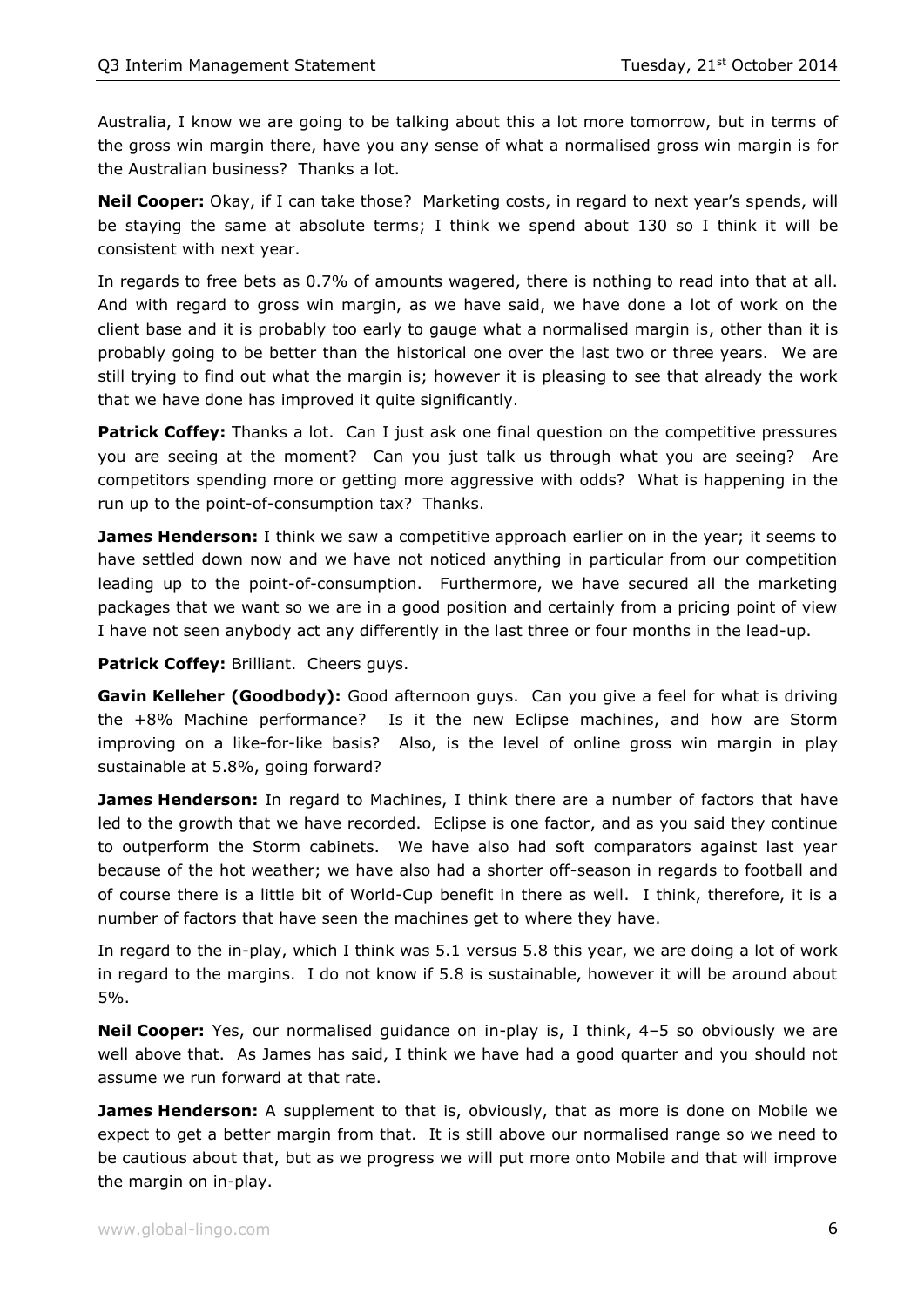**Gavin Kelleher:** Sorry, the margin on Retail was obviously results-driven in this quarter; can you just reiterate what your expectation there is? Is it still 17–18% because we have not hit that level for a number of periods now?

**James Henderson:** I take your point.

**Neil Cooper:** Do not jinx us, Gavin.

**James Henderson:** I think you are right: our normalised range is 17–18 and we are not looking to change it but it is something we need to consider going forward because, you are right, we have not hit it for a while.

**Gavin Kelleher:** Thanks a million, guys.

**James Henderson:** Thanks.

**Nick Edelman (Goldman Sachs):** Hi everyone. I just have three short ones, please. My first is on Retail: in terms of the shop closures, do you think you are capturing any of that revenue in other shops in the locations of those shop closures? Are they near other retail shops you have?

Secondly, can you just give a bit of colour on the £50 journey in the first half of next year? Is that going to involve some promoting and should we expect that to impact what drops down to net revenue?

Then thirdly, in Italy and Spain how would you split market share gains there between product and marketing? What is the bigger driver for you there? Thank you.

**James Henderson:** Okay, if I can just take the shop closures then, first off? You would expect we would be able to get some of the business from the shop closures. To give you an idea, we redeployed pretty much 90–95% of the staff because there were shops within the vicinity; you would therefore expect the same principle apply to, maybe, some of the lost business. However, I would not be able to gauge exactly how much we are going to get.

In regard to the  $£50$  Journey, I have not modelled what the impact might be; we have only just agreed what the solutions are. I will just quickly go through them: it can be through a loyalty card, or the Bonus Club as we call it; it can be through a verification of an account through a PIN; or you can load cash at the counter. The legislation is imminent and the introduction will be around about April, however I am not in a position to really gauge what the actual impact might be. If we get it right and we execute it right, then we will see. It should be okay.

**Nick Edelman:** Can I just ask one follow-up on that? Are you able to give us any idea what those higher-staking customers would typically load on to a machine?

**James Henderson:** Other than money?

**Nick Edelman:** Yeah, someone who is staking £50–£100.

**James Henderson:** I think what I can do is point to industry data that would suggest that around 8% of sessions are at those higher levels; a much higher percentage of profits is made off those higher-level staking customers. That does not answer your question directly; however, to be fair, we have never commented on that level of detail.

**Nick Edelman:** Okay. I will watch you play one time; see what you put in.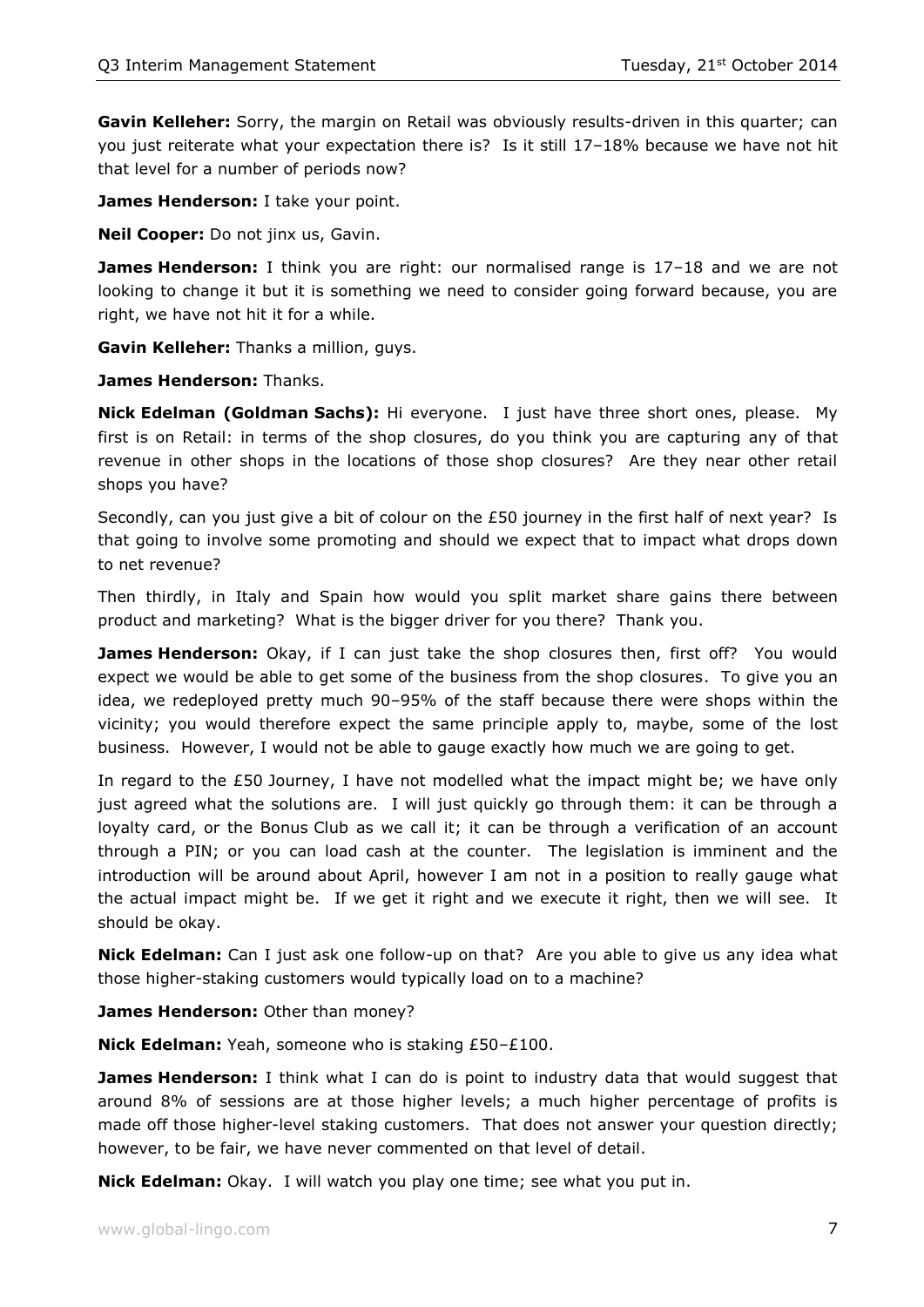**James Henderson:** I am a 20p merchant, me. Do you want to answer on Italy and Spain?

**Neil Cooper:** Yeah. I think we are spending a competitive amount of marketing in Italy and Spain. However, I think it is also true that, in particular with sports, we would see our products as being superior to the domestic incumbents. They are not necessarily superior to our British Isles competitors, like Paddy's or 365, but certainly in Italy I think we have a better product and frankly the pace of deregulation is probably the thing that is hindering us from really showing our wares. The deregulation is going quite slowly on Palinsesto, although it is progressing. I think the answer is therefore that it is, as ever, about a number of things: It is about getting your marketing competitive and it is about having a great product. However, trying to ascribe value to each of those is exceptionally difficult; it would only be a guess.

#### **Nick Edelman:** Thanks very much.

**Victoria Greer (J.P. Morgan):** Evening, thank you. I just have one on regional[?] please. Now that you have a bit more clarity over the £50 restriction coming in next year, are you in a position to talk about whether you think you might need more shop closures for FY 2015, or are you happy with the 109 that you will do this year?

**Neil Cooper:** Well, the 109 was based on increasing the MGD from 20 to 25, so as long as it stays at that level I would not expect to see any further closures for the time being.

**Victoria Greer:** Okay. Thanks. However, that is presumably assuming, as you said, that you can execute on the £50 change and do not see any downside there on the revenue number.

**James Henderson:** Absolutely.

**Neil Cooper:** Yeah, we are not planning to do a bad job of execution at this stage, I think.

**Richard Stuber (Nomura):** Hi, good evening. I just have a quick question on the machines. I understand it was up 8% year-on-year but I think quarter-on-quarter it is down a little bit. It was 931 in the first half and I think 921 just now; is there some sort of a quarterly trend in there or is the slow down due to the disturbances –

**Neil Cooper:** Richard, sorry, Neil, let me answer the question. It is seasonality; you have obviously got the summer holidays through the middle of Q3 and people are away. You can see that from the year-over-year growth; clearly last year was equally impacted by that same seasonal effect.

#### **James Henderson:** It was -5%.

**Richard Stuber:** It was not impacted too much by putting through the Storm machines or anything like that? I was wondering if you had any sort of idea what the run rate was [inaudible] –

**Neil Cooper:** We finished the Storm roll out in late 2011, I think, so there might have been a little bit of Eclipse roll out impact the other way but no, I do not think you can read too much into the natural seasonality for the H1 Q3. We do not believe it is an unusual shape for us.

#### **Richard Stuber:** Okay, thanks.